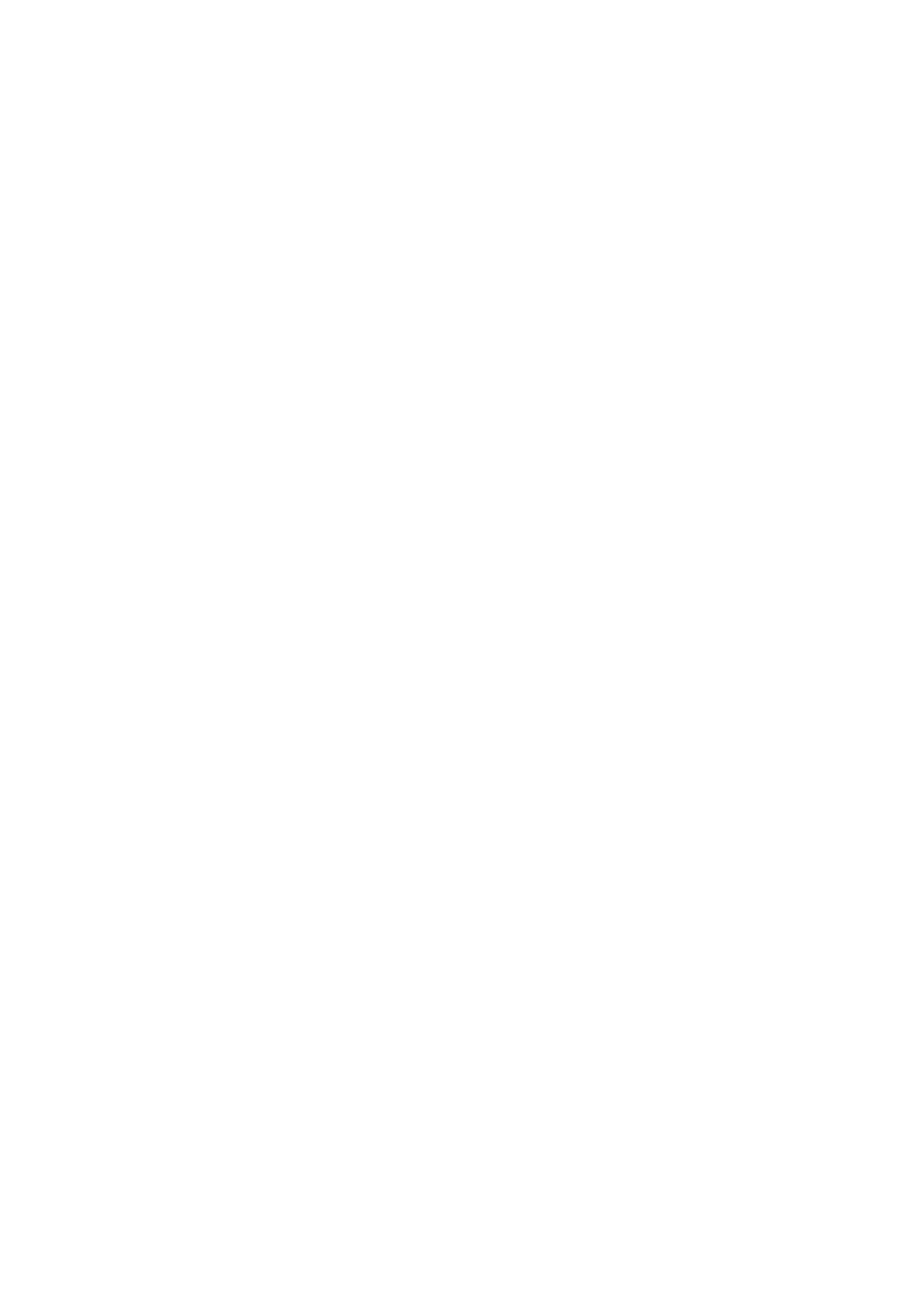## **Contents**

If you require this document in an alternative format, such as large print, please email [is.skills@ed.ac.uk.](mailto:is.skills@ed.ac.uk)

Copyright © IS 2014

Permission is granted to any individual or institution to use, copy or redistribute this document whole or in part, so long as it is not sold for profit and provided that the above copyright notice and this permission notice appear in all copies.

Where any part of this document is included in another document, due acknowledgement is required.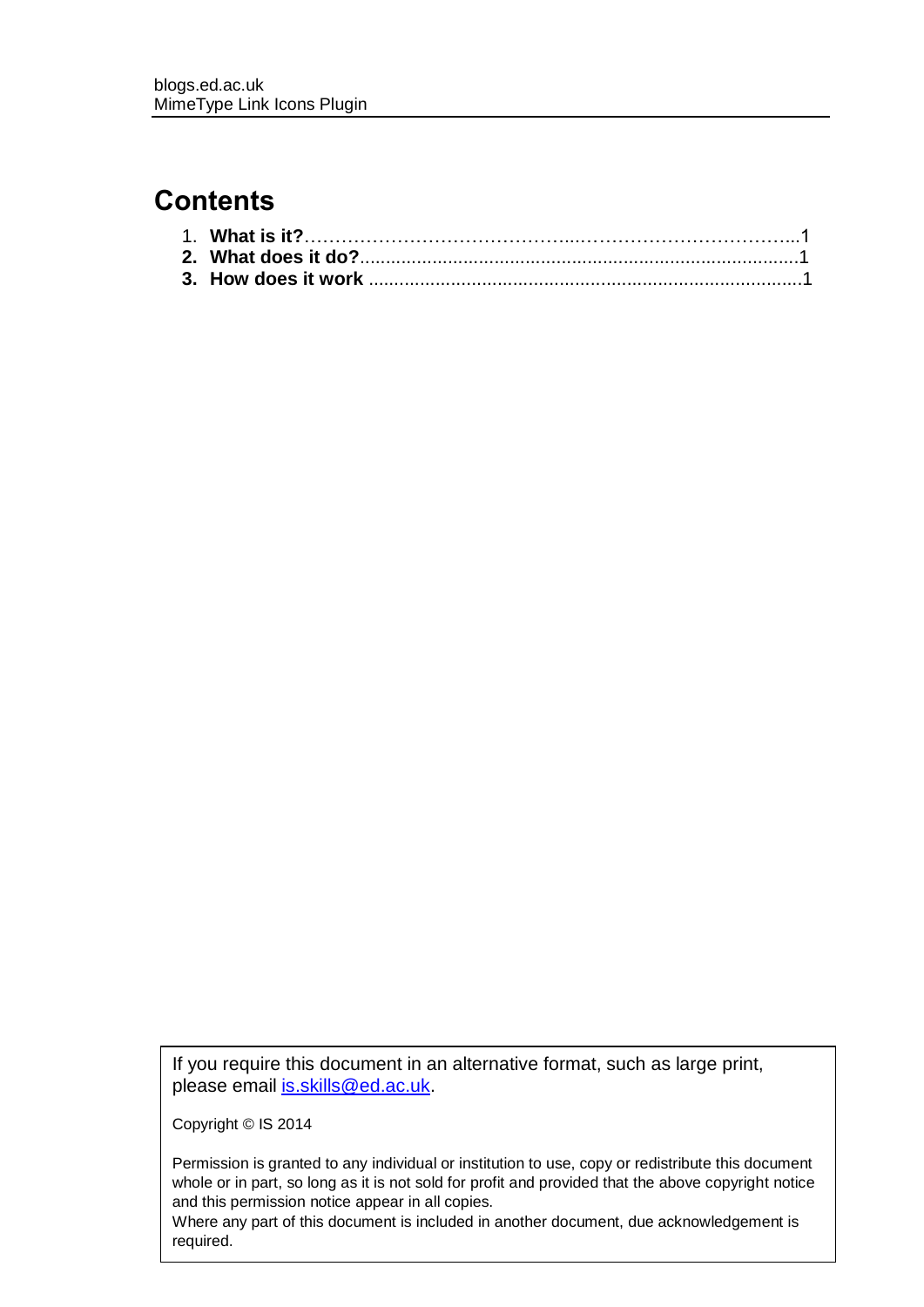## **1. What is it?**

MimeType Link Icons is a plugin that adds an icon when you embed a file into a WordPress post.

# **2. What does it do?**

This plugin will enable an icon to appear next to a link that is embedded into a post so that users can easily recognize the nature of the file.

## **3. How does it work?**

To find the plugin, go to Settings>MimeType Icons. There you will find a list of options enabling you to activate and modify your icon appearance.



**General Settings:** here you will find options regarding image size, image type and where the image is displayed. Pick your preference from the scroll down menus.

| <b>General Settings</b>         |       |   |  |  |  |
|---------------------------------|-------|---|--|--|--|
| Image Size                      | 16x16 | ▼ |  |  |  |
| Image Type                      | png   | ▼ |  |  |  |
| Display images on left or right | Left  | ▼ |  |  |  |